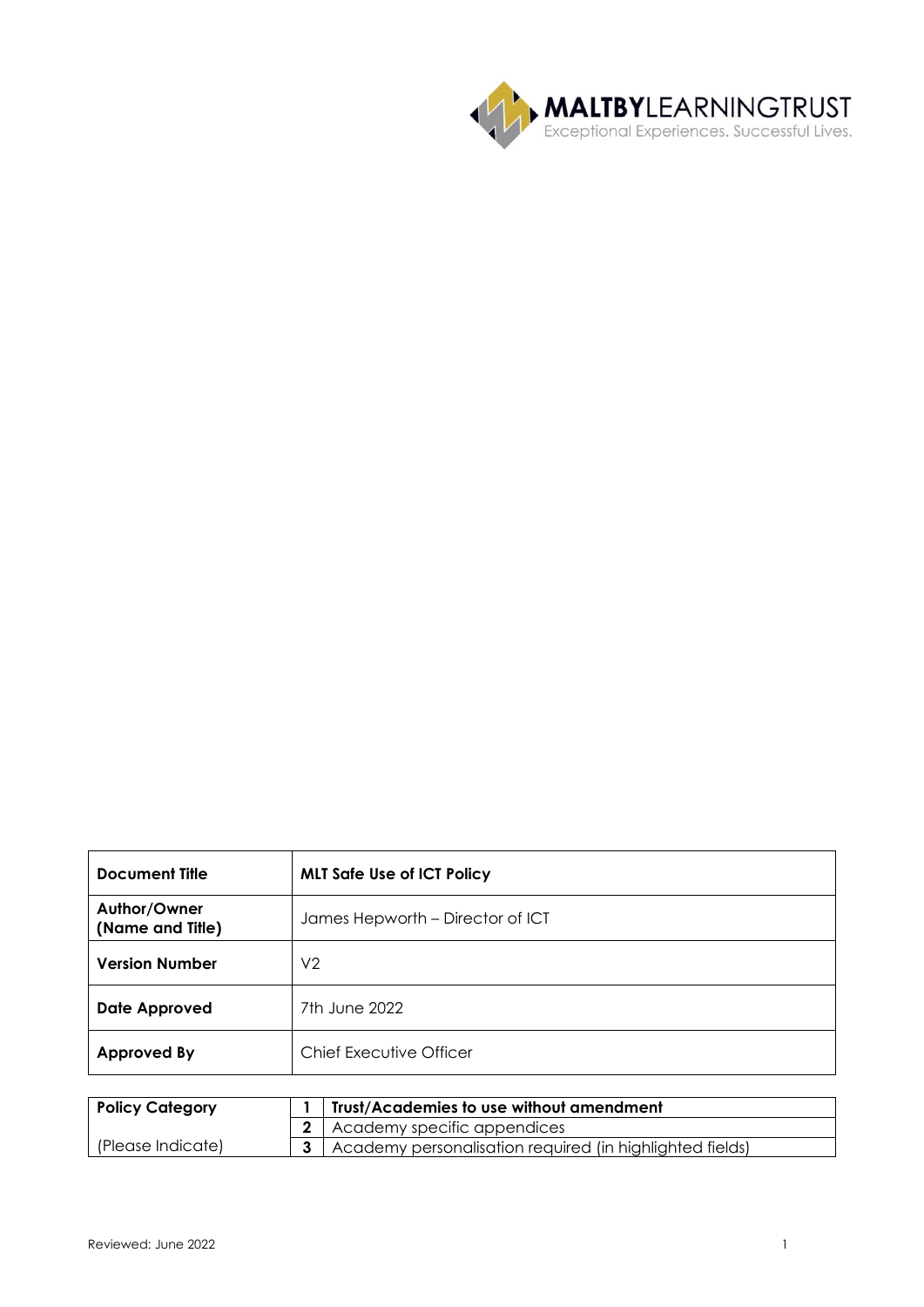## **Summary of Changes from Previous Version**

| Version        | Date         | Author     | <b>Note/Summary of Revisions</b> |
|----------------|--------------|------------|----------------------------------|
| V <sub>2</sub> | January 2022 | <b>JHE</b> | Complete re-write                |
|                |              |            |                                  |
|                |              |            |                                  |
|                |              |            |                                  |
|                |              |            |                                  |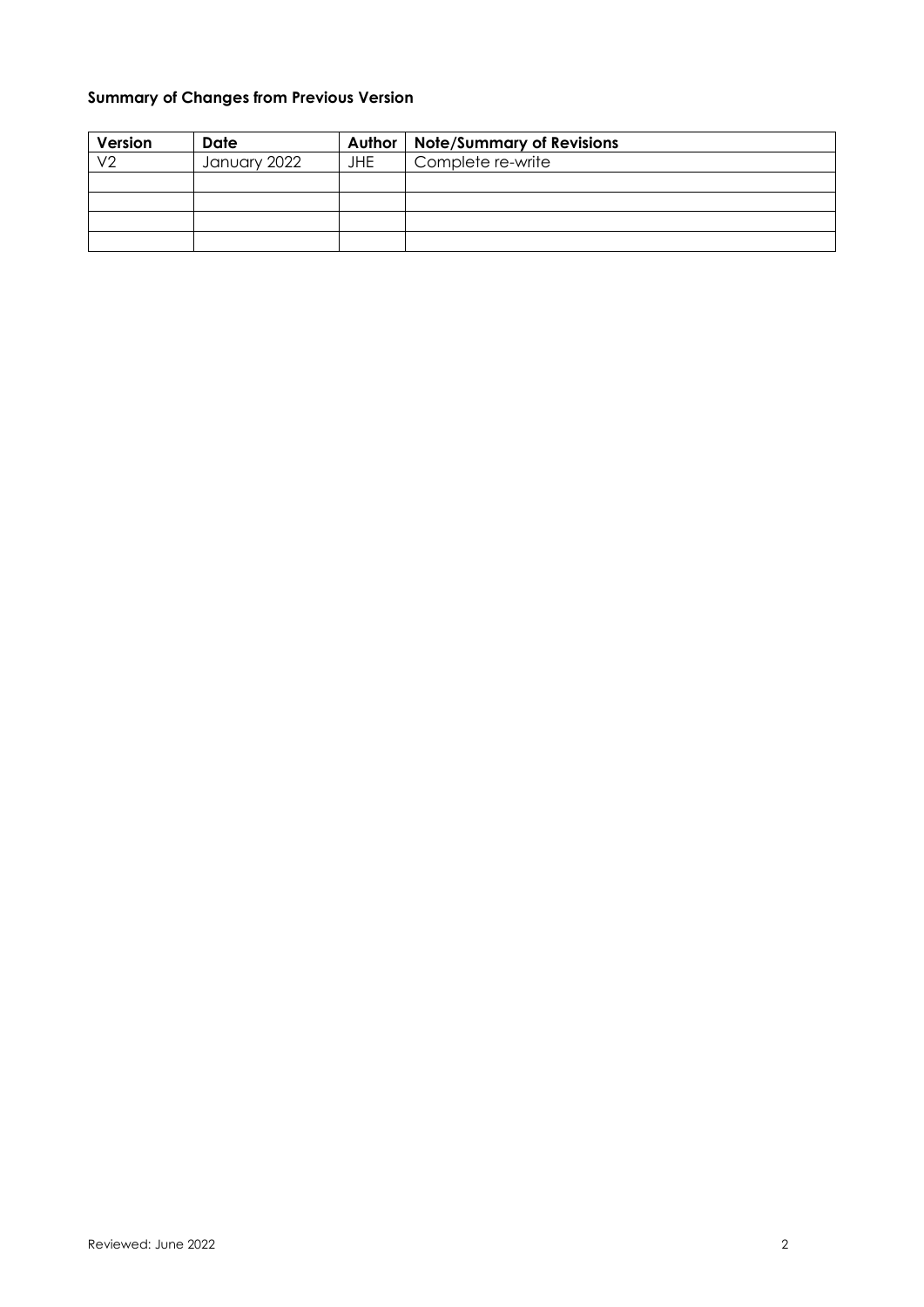## 1.0 INTRODUCTION

#### STATEMENT OF INTENT

Maltby Learning Trust (MLT) believes that the safe and correct use of ICT can greatly help facilitate its vision of delivering exceptional learning experiences.

This policy outlines Maltby Learning Trust's commitment to protecting the interests and safety of all its users of ICT and related technologies.

#### **Linked Documents**

- MLT Data Protection Policy
- MLT E-Safety Policy
- MLT Remote Learning Guidance
- MLT Guidance on the Use of Social Media Accounts

#### **SCOPE**

This policy applies to the whole Trust ICT resource, including but not restricted to:

- Fixed and mobile devices including, PC's, laptops, tablets, phones.
- Interactive screens and projectors.
- Digital video recorders and cameras.
- Peripherals such as keyboards, mice and monitors.
- Telephony services.
- Televisions and media players.

This policy also applies to any software and online services provided by the Trust to aid learning and/or administration functions.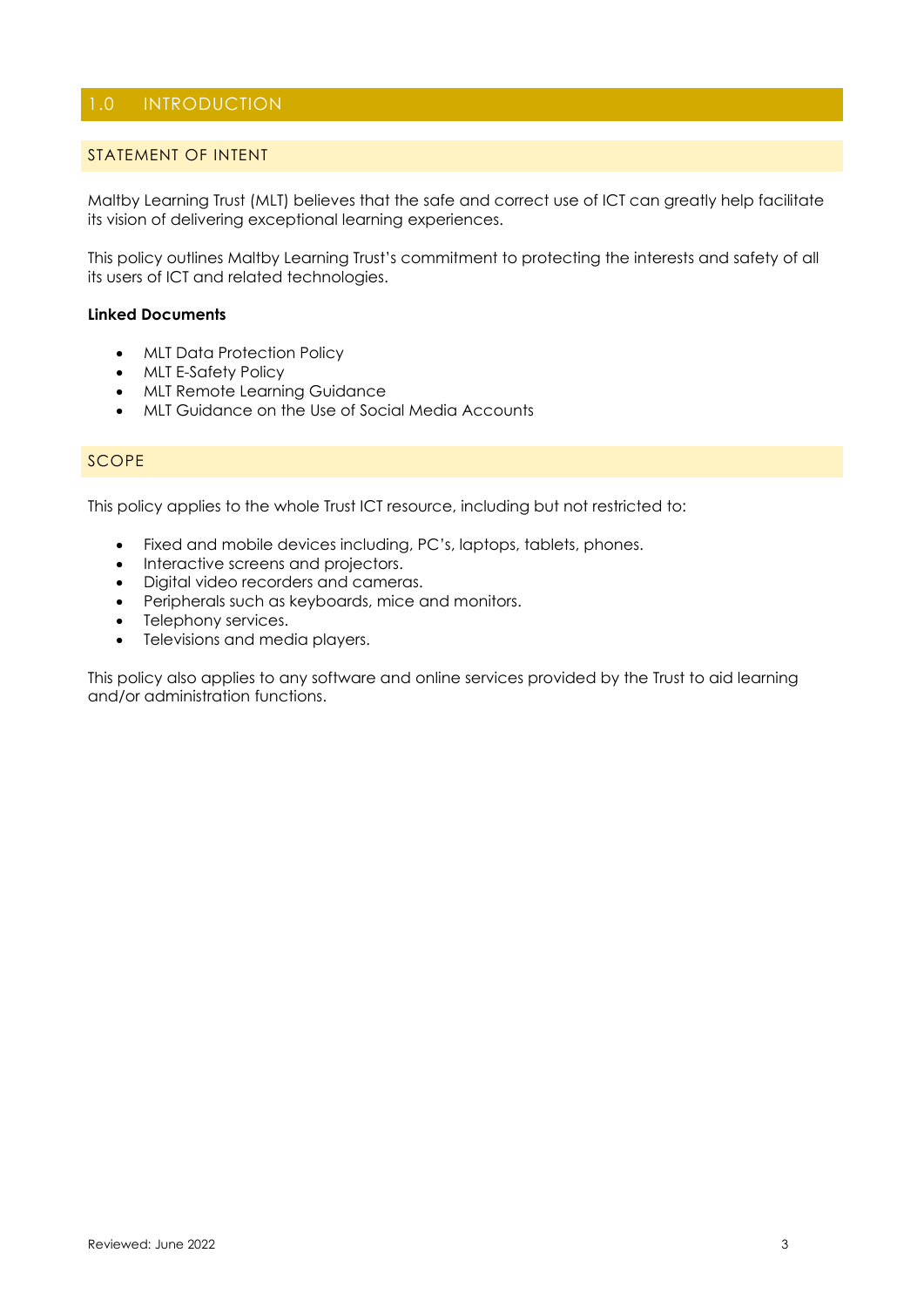## 2.0 ROLES AND RESPONSIBILITIES

| Role                      | <b>Key Responsibilities</b>                                                                                                                                                                                                                                                                                                                                                                                                                                                                                                                                                                                                                                                                                                                          |
|---------------------------|------------------------------------------------------------------------------------------------------------------------------------------------------------------------------------------------------------------------------------------------------------------------------------------------------------------------------------------------------------------------------------------------------------------------------------------------------------------------------------------------------------------------------------------------------------------------------------------------------------------------------------------------------------------------------------------------------------------------------------------------------|
| <b>Trust Leaders</b>      | • Ensuring that this policy and associated practices are embedded                                                                                                                                                                                                                                                                                                                                                                                                                                                                                                                                                                                                                                                                                    |
|                           | across the Trust.                                                                                                                                                                                                                                                                                                                                                                                                                                                                                                                                                                                                                                                                                                                                    |
|                           | Overall responsibility for e-safety provision.                                                                                                                                                                                                                                                                                                                                                                                                                                                                                                                                                                                                                                                                                                       |
|                           | Overall responsibility for data and data security (SIRO).                                                                                                                                                                                                                                                                                                                                                                                                                                                                                                                                                                                                                                                                                            |
| <b>ICT Support Teams</b>  | • Keep up to date with technical developments and guidance to<br>ensure they can effectively protect the ICT infrastructure.<br>Actively monitor systems for malicious activity.<br>• Ensure that software versions on key hardware are patched and up to<br>date.<br>• Ensure that password policies are in place and enforced for<br>Academy/Trust systems.<br>• Ensure that protection is in place against malicious software (malware,<br>anti-virus etc.) following DFE guidance.<br>• Ensure that access control and encryption exists, to protect personal<br>and sensitive information held on Academy/Trust devices.<br>• Maintain and update the Academy/Trust internet filters and firewalls<br>and follow procedures for change control. |
|                           | Ensure that appropriate backup procedures exists so that critical                                                                                                                                                                                                                                                                                                                                                                                                                                                                                                                                                                                                                                                                                    |
|                           | systems and data can be recovered in the event of a disaster.                                                                                                                                                                                                                                                                                                                                                                                                                                                                                                                                                                                                                                                                                        |
| <b>Staff Users</b>        | Be familiar with this and any linked policies and demonstrate this<br>through practice when using ICT.<br>Sign an Acceotable Use Agreement (AUA) to demonstrate their<br>understanding of this policy.<br>Participate in e-safety training.<br>Ensure that students are protected and supported in their use of on-<br>line and off-line technologies, so that they know how to use them in a<br>safe and responsible manner, be in control, and know what to do in<br>the event of an incident.<br>Use ICT in an appropriate way that does not breach the General Data<br>Protection Regulations 2018 (GDPR) and other relevant legislation.                                                                                                        |
| <b>Student Users</b>      | Read understand and adhere to the ICT AUA.<br>$\bullet$<br>Understand the importance of adopting good E-safety practice when<br>using digital technologies.<br>Know how to, and have the confidence to, report any inappropriate<br>materials or contact from someone they do not know immediately,<br>without fear of reprimand.                                                                                                                                                                                                                                                                                                                                                                                                                    |
| <b>Parent/Carer Users</b> | Parent/carers can play a vital role in supporting this policy. Discuss the<br>student ICT AUA together so that it is clear the rules are accepted by<br>the student with the support of the parent.<br>• Access Academy/Trust systems in accordance with the relevant sc<br>Academy/Trust AUA.                                                                                                                                                                                                                                                                                                                                                                                                                                                       |
| <b>Visitors and Guest</b> | Sign an acceptable use agreement prior to using any Trust ICT                                                                                                                                                                                                                                                                                                                                                                                                                                                                                                                                                                                                                                                                                        |
| <b>USers</b>              | equipment or internet access.                                                                                                                                                                                                                                                                                                                                                                                                                                                                                                                                                                                                                                                                                                                        |

# 3. ACCEPTABLE USE AGREEMENT (AUA)

- Acceptable Use Agreements (AUAs) are an important way of encouraging all members of the school community to take responsibility for their own safety when using technology. Effective AUAs can help to establish and reinforce safe and responsible on-line behaviours both in the Academy and in the home where many incidents of inappropriate behaviour may go undetected.
- Staff signify their understanding and acceptance of this policy by signing an AUA. Indication of this is then recorded in their staff record.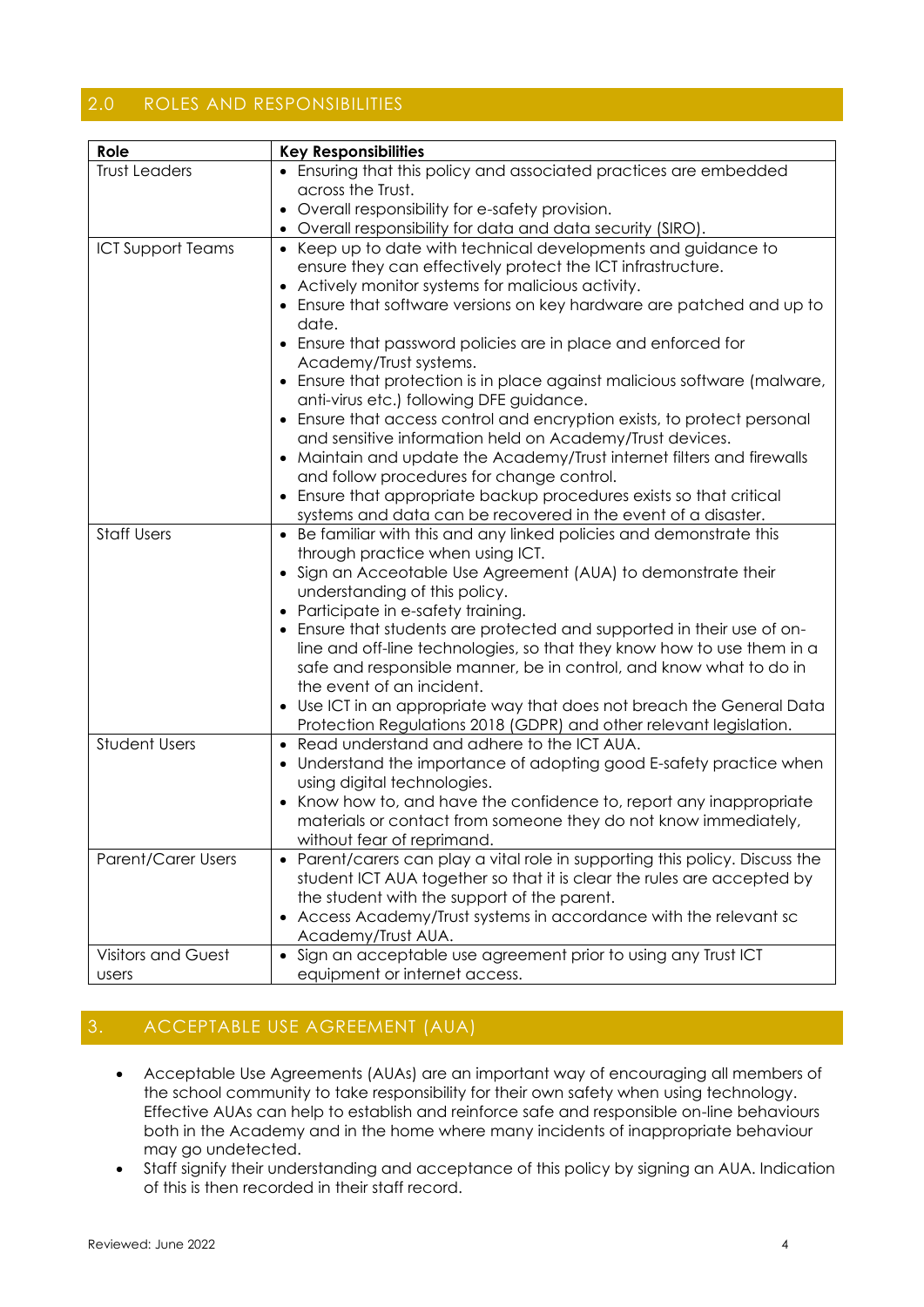- All domain devices across the Academy/Trust display a message asking users to confirm their acceptance of the AUA before logging on (see appendix 1-5).
- Posters displaying the student AUA and key e-safety messages are displayed in prominent locations in the vicinity of ICT environments across the Academy/Trust. Its content is actively reinforced with students.

### 4.0 AUTHORISED USE OF THE ICT FACILITIES

ICT Facilities provided by the Academy/Trust should only be used by authorised users as required for Academy/Trust administration or educational use.

While MLT respects the privacy of users, they should be aware that any content created on Academy/Trust systems, remains the property of MLT.

Access to staff accounts by ICT Support is with approval from the account holder. However, if there is a requirement to investigate breach of this policy or, in the event of prolonged staff absence, the Chief Executive Officer (CEO), Academy Principal or Executive leader can provide the necessary authorisation for line managers to access accounts.

In extreme circumstances, should there be an immediate requirement to protect the network, ICT Support reserve the right to:

- View any/all contents of file storage areas.
- View/access transactions across the network.
- View e-mails sent and perform message traces.
- Remove access to ICT services.

## 5.0 UNAUTHORISED USE OF THE ICT FACILITIES

It is not permitted under any circumstance to:

- Use Trust ICT facilities for commercial or financial gain without the explicit written authorisation of the CEO.
- Physically damage the ICT facilities.
- Re-locate, take offsite or otherwise interfere with the ICT facilities without authorisation from ICT Support.
- Install hardware or software without the consent of the IT Support Team or the CEO.
- Introduce any form of stand-alone software or removable hardware likely to cause malfunctioning of the ICT facilities or that will bypass, over-ride or overwrite the security parameters on the network or any of the Academy/Trust's computers. This is illegal under the Computer Misuse Act.
- Purchase any ICT facilities without the consent of the IT Support team or the CEO. This is in addition to any purchasing arrangements outlined in the Trust's financial policies.
- Use the internet for any auctioning activity or to purchase items unless given authority to do so by the CEO. This is in addition to any purchasing arrangement followed according to Trust policy.
- Knowingly distribute or introduce a virus or harmful code onto the Academy/Trust's networks or computers. Doing so may result in disciplinary action, including summary dismissal.
- Copy, download or distribute any material from the internet or e-mail that may be illegal to do so. This can include computer software, music, text, and video clips. If it is not clear that you have permission, or if the permission cannot be obtained, do not attempt to download or distribute the material.
- Use or attempt to use the Academy/Trust's ICT facilities to undertake any form of piracy, including the infringement of software licenses or other copyright provisions whether knowingly or not.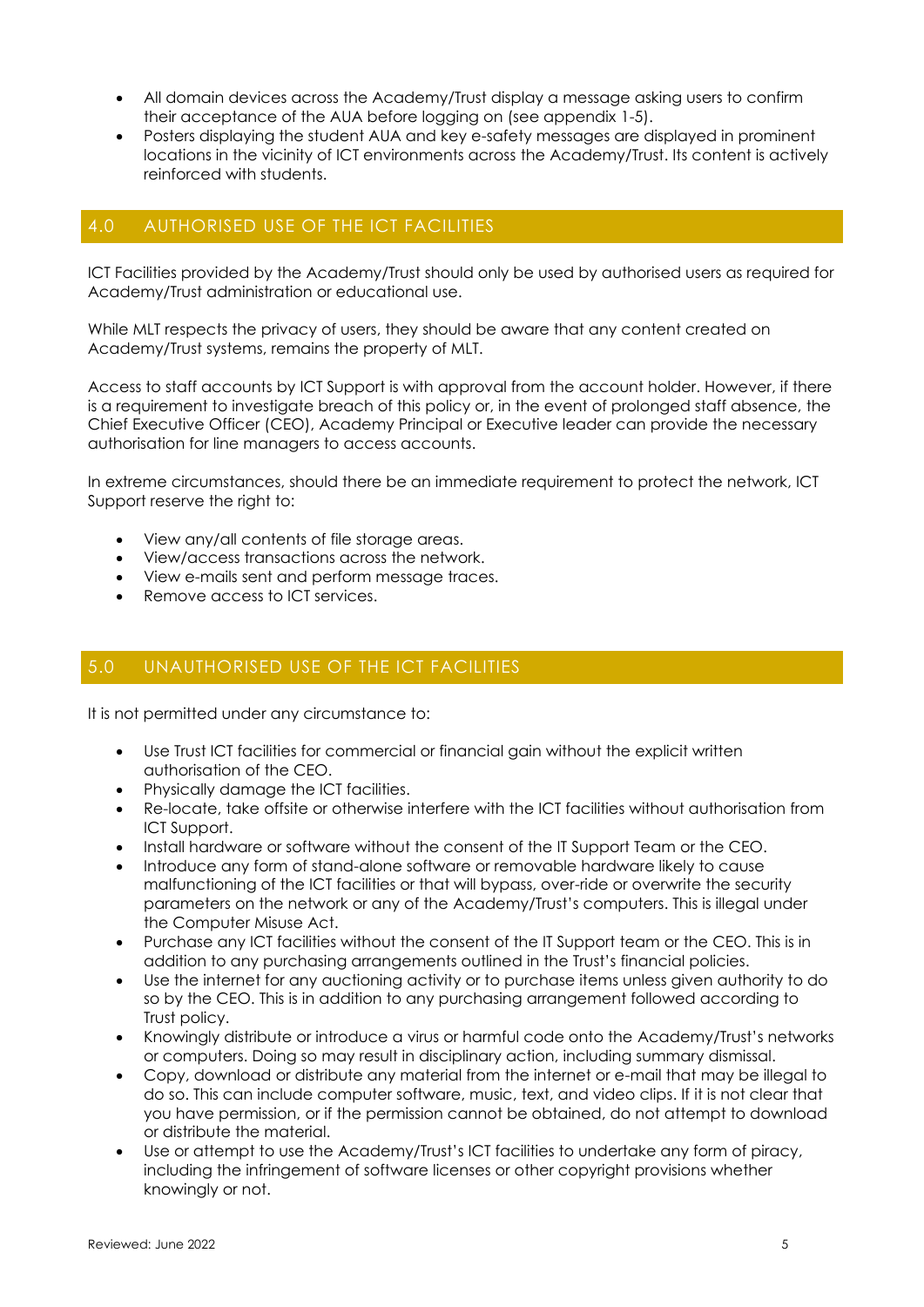- Obtain and post on the internet, or send via e-mail, any confidential information about other employees, the Trust, its customers or suppliers.
- Interfere with someone else's use of the ICT facilities.
- Deliberately delete or destroy another's data. This is a serious infringement and will be sanctioned accordingly.
- Be wasteful of ICT resources, particularly printer ink, toner and paper.

## 6.0 ACCOUNT SECURITY

Maltby Learning Trust loans accounts to allow users access to ICT resources. Users are responsible for the security of their own account.

## 7.0 PASSWORDS

- Users should only use their own username and password to log onto a computer and should never disclose their password to anyone else. If you suspect that somebody else knows your password, you should change it immediately by contacting ICT Support.
- Office 365 single sign on is in place where possible to authorise access to 3<sup>rd</sup> party software.
- Passwords are not to be stored in written form.
- There may be occasions where shared accounts are used in Academies, for example Cover teacher accounts. Usage of these accounts should always be traceable to an individual user and passwords resent frequently.
- Devices should be logged off properly after use or locked if left for any period, reducing the possibility of somebody else using your account.
- Users should avoid picking obvious passwords such as those based on easily obtainable information like the name of a favourite pet.
- Users should not choose common passwords, for example '1234', 'password', 'Letmein!'. Where possible, systems are in place to prevent these passwords from being used.
- Users should not use the same password anywhere else at work or home.

### 8.0 MULTI-FACTOR AUTHENTICATION (MFA)

- Multi Factor Authentication (MFA) is in place and enforced for key systems across Trust including Office 365 accounts, remote access and CPOMS access.
- Users should select at least two second authentication methods for redundancy.
- Accounts with administrative access are set to require two additional authentications before remote access is granted.

### 9.0 PHISHING

- Phishing is the fraudulent practice of sending emails purporting to be from reputable companies or somebody you know, in order to gain access to sensitive information such as passwords or financial details etc.
- The Trust uses anti-phishing software embedded in its Office 365 tenancies. Emails detected as phishing are deleted and cases logged for administrators to view. Although the software detects 95% of phishing attempts, users should always remain vigilant and report any suspicious emails to ICT Support. Never follow a link or download an attachment in an email if you are in any doubt of its authenticity.
- The following could be signs of a phishing attempt:
	- The email has poor spelling or grammar.
	- An unfamiliar tone or greeting.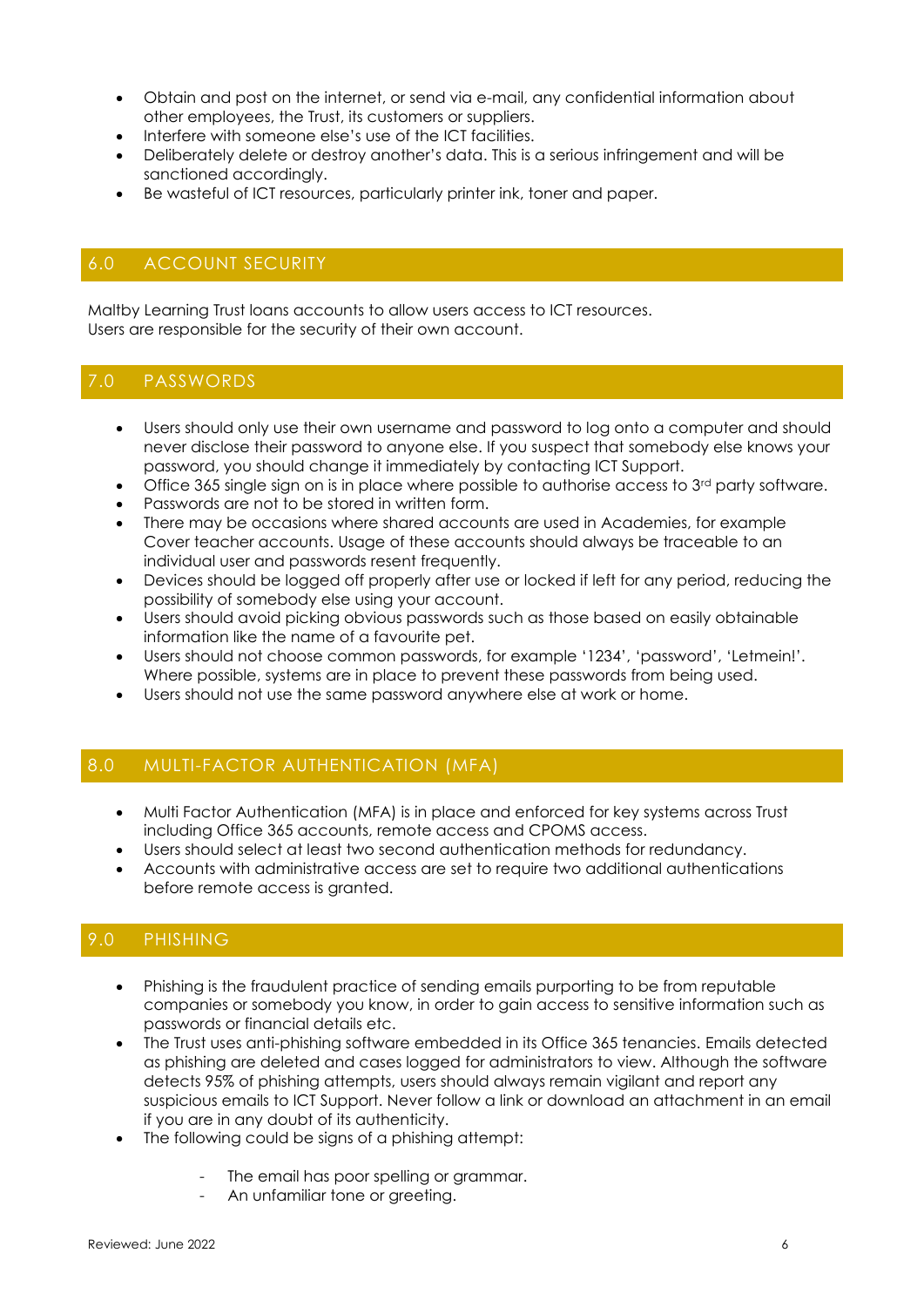- Threats or a sense of urgency.
- Suspicious attachments.
- Inconsistencies in Email Addresses, Links & Domain Names.
- Request for credentials.

## 10.0 USE OF THE INTERNET AND ONLINE SERVICES

- Internet access provided by the MLT is for Trust administration and educational use only.
- The use of any Academy/Trust internet connection is monitored and logged. This includes when using personal devices (Bring Your Own Devices (BYOD)). These logs can be made available on request to the Trust CEO.
- Users must not browse, upload, or download any of the following:
	- Any material that is illegal.
	- Any copyright materials including music tracks or videos.
	- Any message that could constitute bullying, harassment (including on the grounds of sex, race, religion/religious belief, sexual orientation or disability) or any negative comment about other persons or organisations.
	- Remarks relating to a person's sexual orientation, gender assignment, religion, disability or age
	- Online gambling.
	- Remarks, which may adversely affect the reputation of any organisation or person, whether or not you know them to be true or false.
	- Any sexually explicit content.
	- Any unauthorised software.
- Web filtering is in place to protect users from malicious websites. Block categories are updated daily. Occasionally, users may want to access sites that have been category blocked by filtering solutions. Staff members may submit a change request for a site to be unblocked to ICT Support who will then check the site and action the request appropriately.
- All users should be aware that connections considered secure (SSL) are also inspected by web filters and usage logged.
- Users must not attempt to bypass filtered Internet connections while working on Trust sites, using for example personal hotspots on mobile devices.
- Only online services authorised for use by ICT Support are to be used. This is particularly important where any sign up is required and/or the sharing of personal data may take place. ICT Support can check services for GDPR compliance, authorise their use and update privacy notices should this be required.

## 11.0 COMMUNICATION

- Only the Academy/Trust's approved communications platforms, including e-mail, forums, blogs, chats, telephony and social media platforms, should be used for Trust business or educational use.
- MLT communication systems must not to be used for the creation or distribution of any disruptive or offensive messages, including offensive comments about race, gender, hair colour, disabilities, age, sexual orientation, pornography, religious beliefs and practice, political beliefs, or national origin.
- Users should be aware that any e-mail sent to external organisations must be written carefully and professionally.
- Members of staff should use Trust branding when sending emails. This is to include Trust provided personalised banners and correct font selection etc.
- The automatic forwarding of e-mail to domains outside the Trust is prohibited and has been disabled at Tenancy level.
- MLT communication systems should not be used with the intent to harass or bully.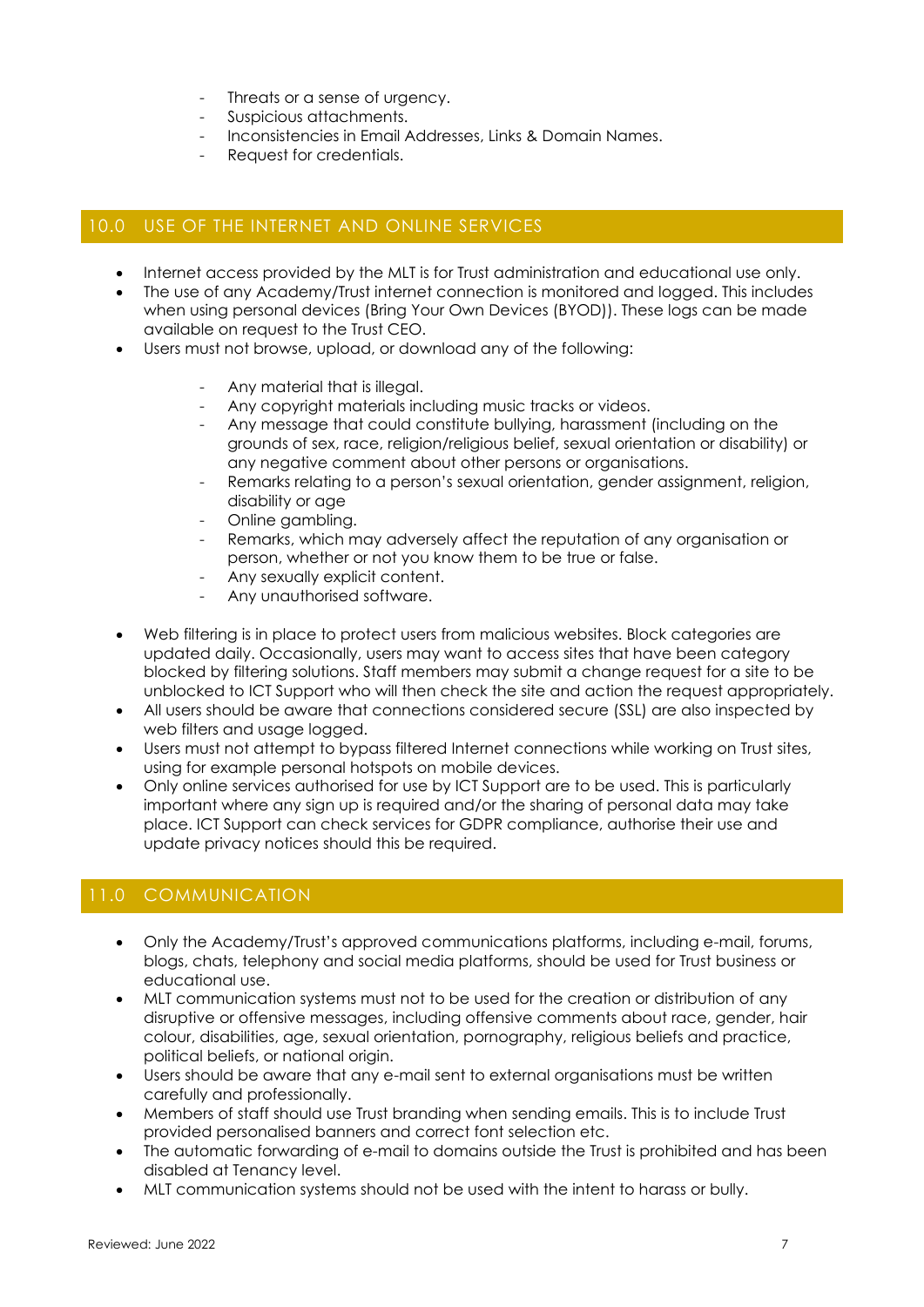- Staff who feel that they have cause for complaint as a result of a communication should raise the matter initially with their line manager or Academy Principal. If necessary, the complaint can then be raised through the MLT grievance procedures.
- Any instance of the Trust or its Academies been brought into disrepute through staff communications, may constitute misconduct and be subject to disciplinary action.

## 12.0 E-SAFETY

Reference is made to MLTs e-safety policy:

- Users are advised to be critically aware of the content they receive online and its source. Content should not be automatically assumed accurate.
- Users are reminded to avoid giving out personal data online that may identify them or their location.
- Students should never meet with anyone whom they contact online without specific permission from a parent, carer, or member of staff.
- Staff and students are advised to maintain profiles on social media sites at maximum privacy and deny access to unknown individuals.
- Users should avoid posting images of themselves (or hidden data within images) publicly online and consider the appropriateness of any such images knowing that retrieving them can be difficult.

#### **Students should report any e-safety incident, or aspect of harassment or cyber-bullying, to any member of staff or Academy e-safety co-ordinator/safeguarding leads.**

## 13.0 SOCIAL NETWORKING

Specific social media accounts have been created across the Trust on a variety of platforms for the purpose of sharing information and news.

- Only specified Academy/Trust social media accounts should be used by authorised members of staff for Trust business. Any unofficial accounts found should be reported to the Trust where their removal will be requested.
- Guidance is available as a separate document regarding the use of Trust social media accounts.
- MLT does not discourage the use of personal social media by staff and students in their own time. However, users should be aware of the following:
	- Any online harassment, bullying or serious misuse involving members of the Trust community will be dealt with in line with Trust policy.
	- Staff should not accept friend requests, or invite to be friends on social media sites, any current or past student under the age of 18 other than a close family member i.e. son/daughter.
- Under no circumstance should staff communicate with students or parent/carers via social media accounts.

## 14.0 SAFE USE OF IMAGES

The Trust understands that recording images of identifiable individuals constitutes as processing personal data and as such it is done in line with data protection principles.

• Student and staff photographs are held electronically in management information systems for identification purposes. These images are not to be used for other purposes unless consent is obtained.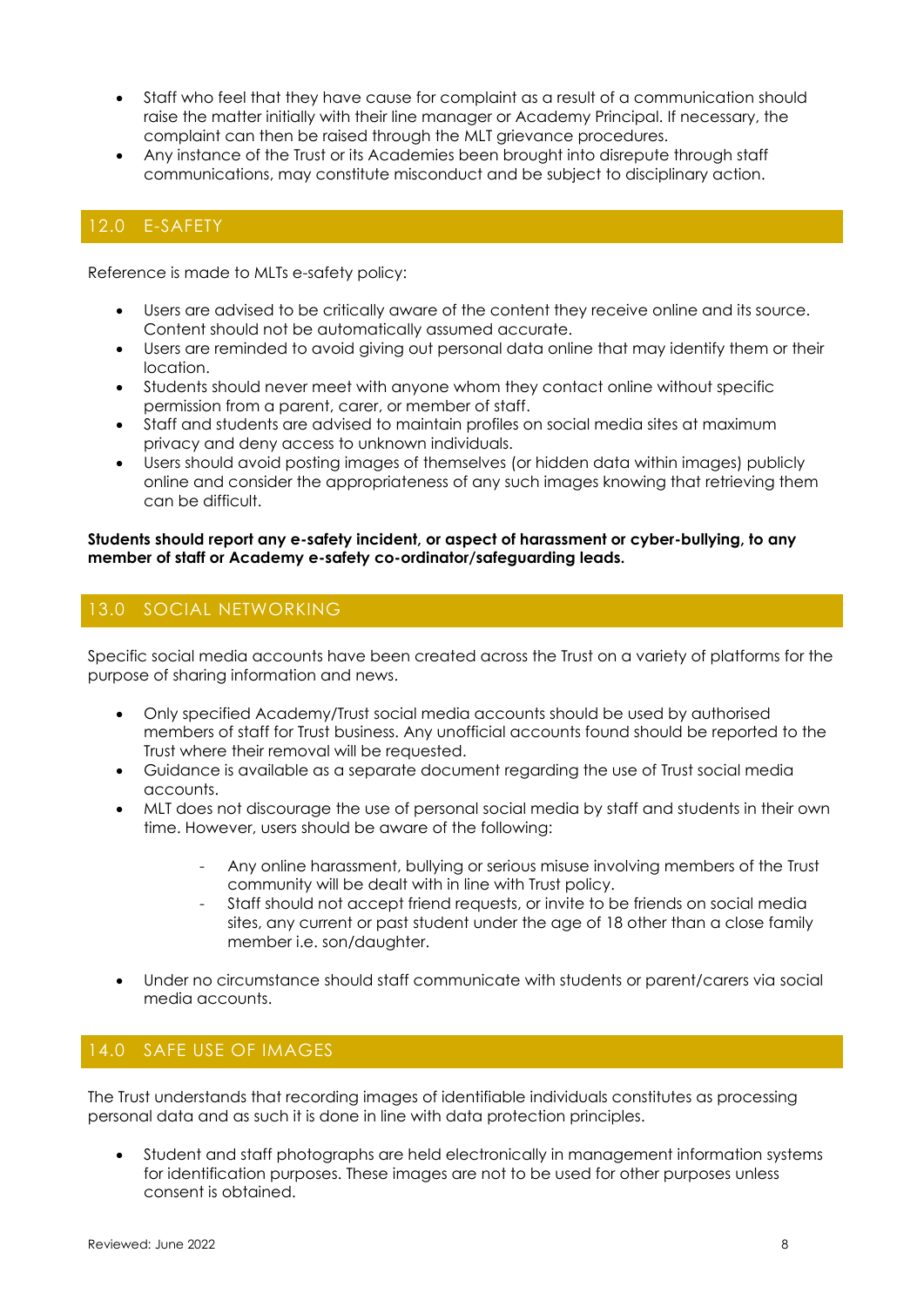- Parents/carers may provide consent for the use of student's images for use in display and promotional work, including online content such as website and social media channels. This consent must be specifically implied and recorded electronically in management information systems. It can be removed at any time.
- Images/video captured by individuals for recreational/personal use, are exempt from the GDPR. To respect everyone's privacy and in some cases protection, these images should not be published or made available online, nor should individuals comment on any activities involving other students in the images.
- Students should not take, use, publish, distribute, or reuse any images of others without their consent.
- Staff and students are not permitted to use personal digital equipment, such as mobile phones or cameras, to record images of students or staff. This includes when on field or residential trips.
- Students' full names should not be posted anywhere online in direct association with their image.

*Staff are reminded to check SIMS each time they wish to use an image of a student to ensure the appropriate consent to use that image is in place. This includes for use in social media, websites, publications, displays in school etc.*

## 15.0 DATA PROTECTION

Users are required to be familiar with the requirements of the General Data Protection Regulation (GDPR), and to ensure that they operate in accordance with the requirements of the Regulation.

For additional guidance, please refer to the MLT Data Protection Policy.

## 16.0 WORKING REMOTELY

- Working remotely refers to any work done at home, or in some place other than Academy/Trust sites. This includes accessing, storing, processing or discussing academy information.
- All users of Maltby Learning Trust's ICT systems, equipment and data have a personal responsibility to protect information and assets that are under their control. This includes keeping them physically safe when in transit and securely storing all papers and portable ICT equipment when work is finished.
- Any member of staff allowing remote access to an unauthorised person, deliberately or inadvertently, may be subject to disciplinary proceedings.
- When working remotely, choose a sensible location, for example one that is not overlooked. Do not work on sensitive matters in a public place.
- When working from home, where possible, use a room where the door can be closed. It is the personal responsibility of the individual to make sure information is safe and the individual's household understands the need for the security measures to be taken.
- When accessing work on a personal device, for example via Office 365, documents can be worked on online and should not be downloaded to the device, therefore reducing the risk off data loss. Complexed passwords should be used to access these devices, and where possible, data encrypted. Information classed as Protected, Restricted and Confidential should not be emailed home and saved on personal devices.
- You must only remove Academy/Trust documents and equipment from the workplace where there is a business need to do so and they should be returned as soon as possible.
- When you remove equipment or documents from any site across the Trust, you are responsible for ensuring its safe transit and storage.
- When no longer required, documents containing personal data must be returned to the Academy/Trust and disposed of via the confidential waste destruction system.
- Loss of equipment must be reported to the ICT Support Team immediately. All thefts/losses of equipment will be reported to the police.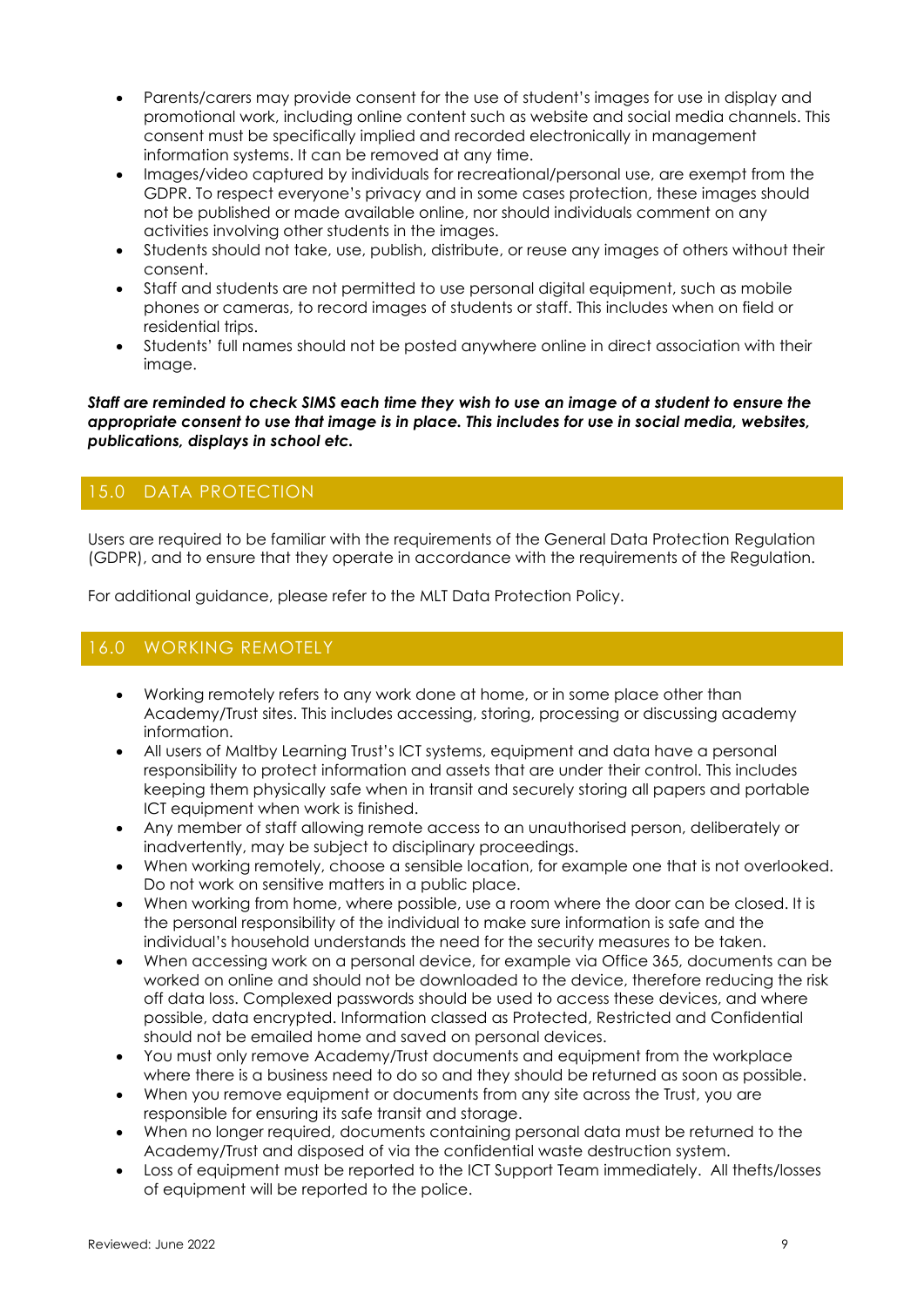- Any loss of personal data will be classed as a data breach and as such must be immediately reported to the Academy Principal or Trust Data Protection Officer. The Trust has an obligation to report data breaches to the Information Commissioners Office (ICO) within 72 hours.
- Loss of data/equipment may result in disciplinary action.

## 17.0 REMOTE TEACHING AND LEARNING

Please refer to MLTs 'Remote Learning Guidance' document.

### 18.0 MOBILE DEVICES AND PORTABLE STORAGE

- Any Academy/Trust mobile device that may leave site and contain sensitive data must be managed by Office 365 Endpoint Manager and have policies enforced to ensure the protection of such data. This will include, patch management, anti-virus, access restrictions and device encryption.
- The use of portable storage (e.g. portable hard drives, memory sticks) is restricted across Trust and policies are in place to enforce this.

## 19.0 IMPLEMENTATION OF THE POLICY

- Access to systems is governed by role within the Academy/Trust. Procedures are in place to monitor any increase or decrease in access.
- Various protection solutions are in place across Academy/Trust networks, including antivirus, anti-phishing, firewall, web and email filtering solutions. Logs across these systems are regularly checked by ICT Support. E-mail alerts are in place for critical systems.
- Use of telephony systems is also logged and regularly checked.
- ICT Support can remotely access and view any computer on Academies networks. This may be used randomly to implement this policy and to offer technical support.
- ICT Support regularly check asset registers and marked items.
- Staff are requested to report any breach of this policy to Academy Principals or the Trust CEO.

#### **Any breach will be acted upon in line with Trust policies.**

Maltby Learning Trust can and will prosecute illegal actions covered by the following acts:

- General Data Protection Regulation (2018)
- The Computer Misuse Act (1990)
- The Copyright, Designs and Patents Act (1988)
- Copyright (computer programs) regulations (1992)
- Public Interest Disclosure Act (1998)
- Obscene Publications Act (1959)
- Telecommunications Act (1984)
- Theft Act (1968)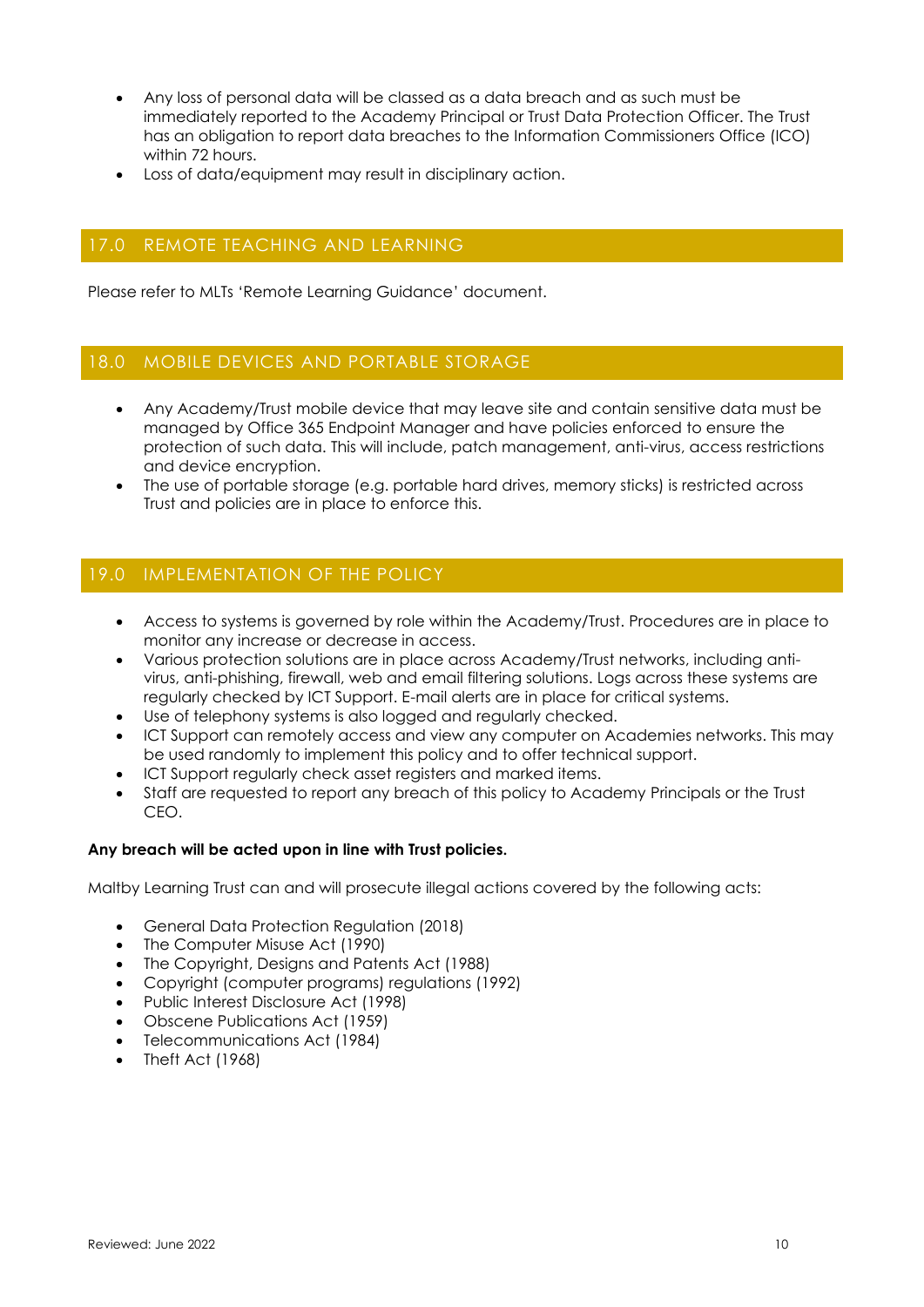### ICT ACCEPTABLE USE AGREEMENT FOR STAFF, GOVERNORS AND VISITORS.

This agreement is designed to ensure that all staff, governors and visitors are aware of their responsibilities when using any Trust ICT systems. All staff, Governors and visitors are expected to sign this agreement and adhere to its contents at all times.

- I will only use Trust ICT facilities and any related technologies for Trust approved business.
- I will comply with all ICT security measures and not disclose any passwords provided to me by the Trust or other related authorities. I understand that I am responsible for the security of my account.
- I understand that I must not allow students to use my computer login/password.
- I will not install or make changes to any hardware or software without prior permission from ICT Support.
- I understand that my use of the Internet and other related technologies is monitored and logged, and these logs can be made available on request to the Trust CEO.
- I will not attempt to bypass filtered Internet connections while working on Trust sites, using for example personal hotspots on mobile devices.
- I will not browse, download, upload or distribute any material that could be considered offensive, illegal or discriminatory.
- I understand that for any Trust employee, the publication or the electronic transference of any material that could be regarded as derogatory, relating to the Academy, its operations or stakeholders, is a disciplinary offence.
- I will only download files from trusted sources.
- I will only use approved communication systems for any Trust related business.
- I will ensure that all electronic communications with students and staff are compatible with my professional role.
- I understand that all reasonable precautions must be taken to avoid malware infection of Trust systems. Although phishing protection software is in place, I will still be vigilante and report any suspicious emails to ICT Support.
- I will support and promote the Trust's e-Safety policy and help children and young people and adults to be safe and responsible in their use of ICT and related technologies.
- I will not give out my own personal details, such as a mobile phone number and personal email address, to students.
- I will respect copyright and intellectual property rights.
- I understand that data protection is a significant public issue, and I am familiar with the General Data Protection Regulation (GDPR).
- I will ensure that any personal data is kept secure and used appropriately, whether on site or accessed remotely. I understand that personal data should only be accessed remotely when authorised by the Trust.
- I will ensure that images of students and/or staff are only taken, stored and used for professional purposes in line with the Trust policy.
- I will ensure that my on-line activity, both within Trust and externally, will not bring my professional role into disrepute.

#### *The Trust has a means to log network activity and may use these logs as evidence of misuse of the facility, or breach of the above conditions of use.*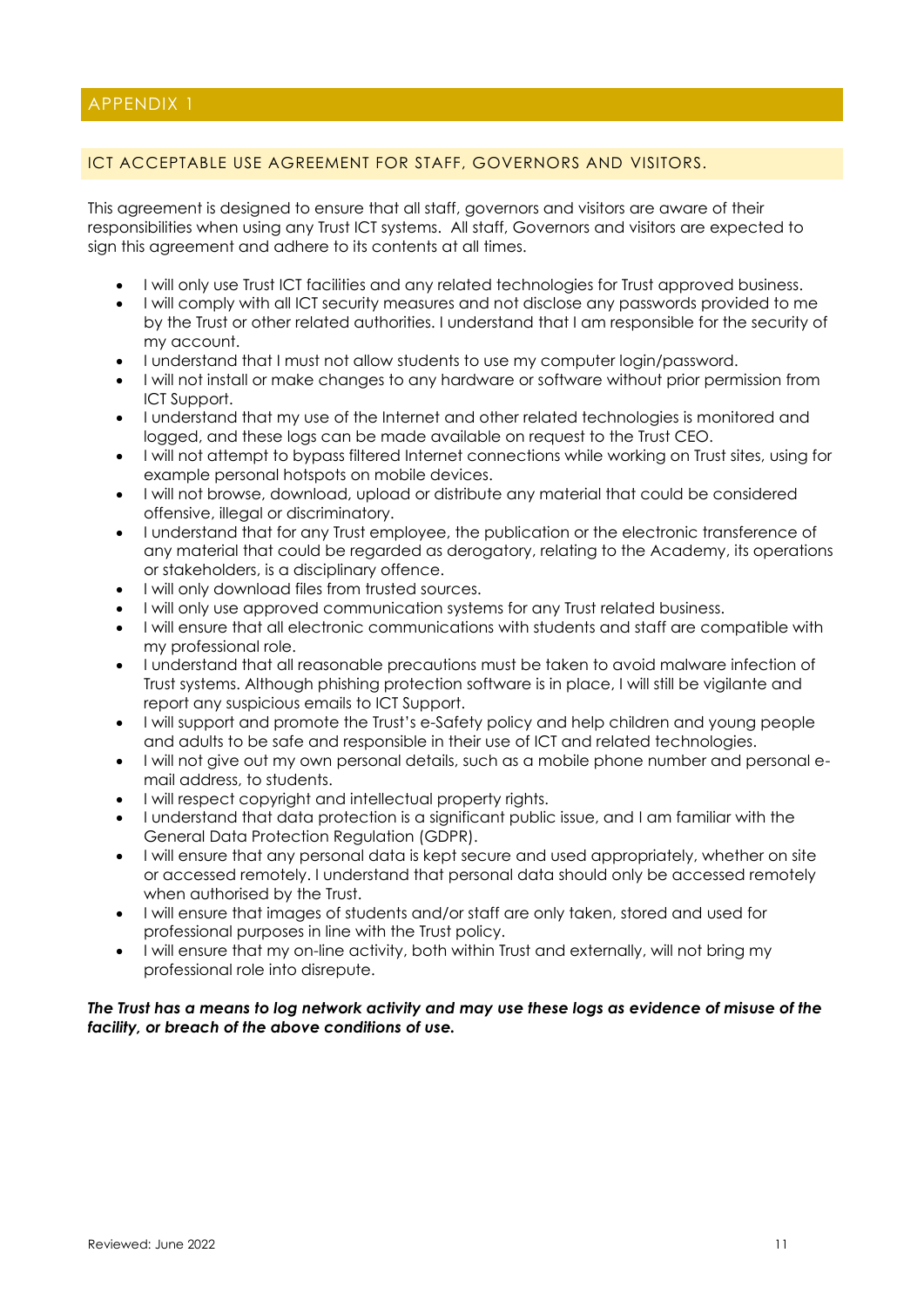### ICT ACCEPTABLE USE AGREEMENT FOR STUDENTS - SECONDARY

Students must read and follow the conditions set out in this agreement when using ICT. If you need help or are unsure about anything written below, please ask a member of staff or refer to the main policy which supports this agreement. Any breach of the conditions below may lead to withdrawal of your access to ICT and the network.

#### **PASSWORDS & SECURITY**

- I will only use my own ID and password to log onto a computer.
- I will not give out my password to anyone. If I suspect anyone knows my password, I will ask for it to be changed.
- I will log off properly after I have finished with the computer.
- I will not access any other user's files and folders without permission.

#### **ONLINE**

- I will only use the Academies Internet for school related work and educational purposes. I will not browse or download anything illegal.
- I will not create or share any material that is derogatory, may cause upset to others, or bring the Academy name into disrepute. If I do come across any such material, I will report it immediately to a member of staff.
- I understand why the Academy/Trust filters Internet content and I will not attempt to bypass the Internet filtering system.
- I will not attempt to access any social networking sites or chatrooms in school except those systems which are operated by, or for, the Academy/Trust for educational purposes.
- I will not attempt to buy goods or services via the Internet.

#### **COMMUNICATION**

- I will only use the Academies approved communication systems for schoolwork.
- I will not use abusive or threatening language in an e-mail or chat.
- If I am unsure about opening or downloading the contents of an e-mail, I will ask a member of staff.

#### **IMAGES**

- I will only take, store, and use images of students and/or staff for agreed Academy/Trust projects or purposes.
- I will not use or re-distribute images or video of others without their explicit permission.
- I will be mindful of any image I post online or send via social media, knowing that once sent they can be difficult if not impossible to retrieve.

#### **SAFETY**

- I will not perform any actions which may compromise the stability or security of ICT services in the Academy/Trust.
- I will not disclose my personal details or share the personal details or images of others.
- I understand that people I may talk to online may not be who they say they are. I will not meet with anyone whom I contact via the Internet without obtaining permission from a parent, carer, or teacher.
- I know that all use of the network in the Academy/Trust is monitored, and many websites keep permanent records of any content I create or share.
- I will abide by copyright laws and will not plagiarise material from the Internet.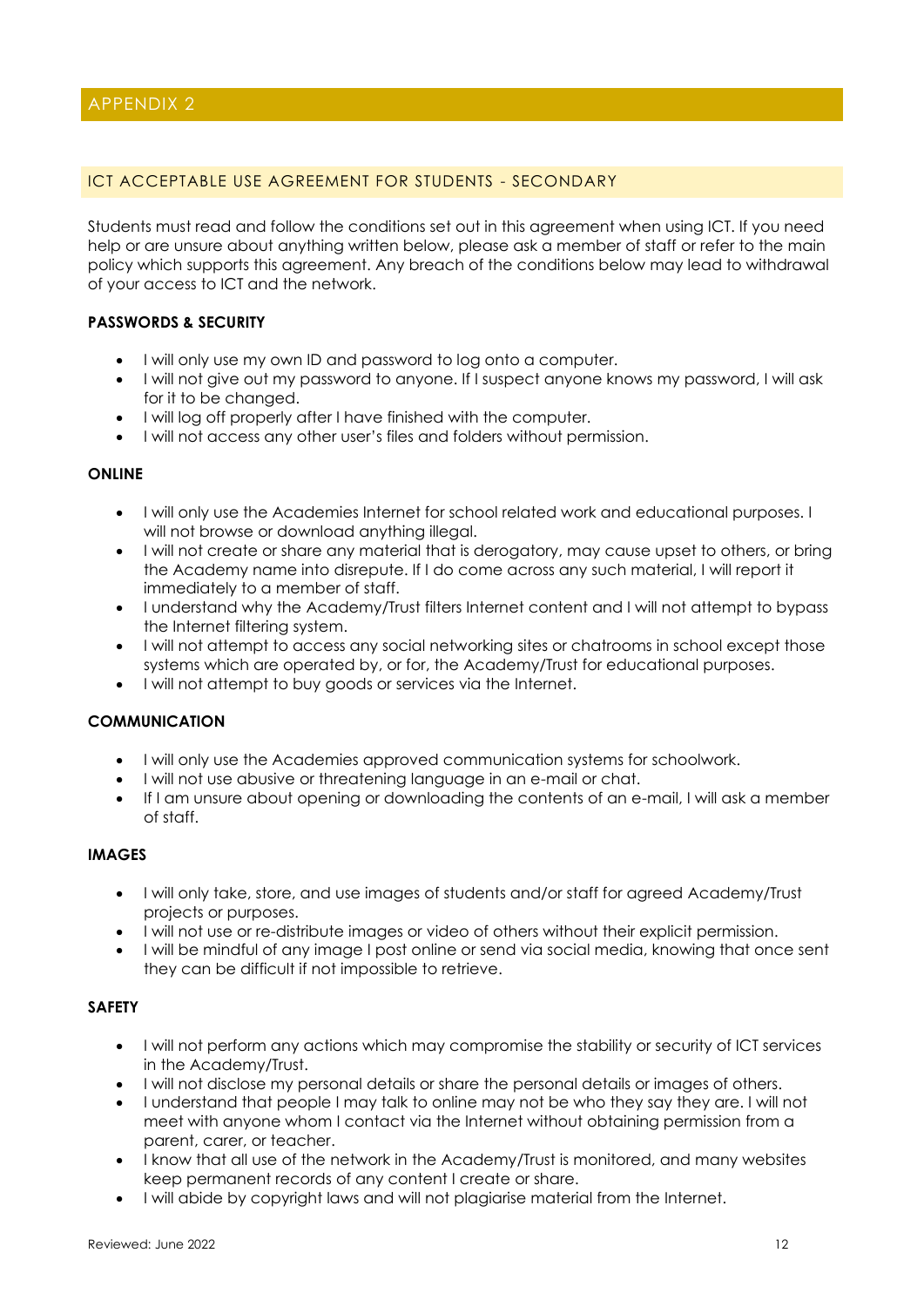### **RESPECT**

- I will only communicate with others politely and sensibly.
- I will treat other people and ICT equipment with care and respect.
- I will not attempt to move, tamper with, or modify school PCs including disconnecting any cables.
- I will not take food or drink near to any computer.
- I will contact the ICT Support Team if I suspect that any equipment is faulty.
- I will not print anything in school other than schoolwork and I will print responsibly.

*It is my responsibility to respect and follow all the above conditions which will help to keep me and others safe while using ICT.*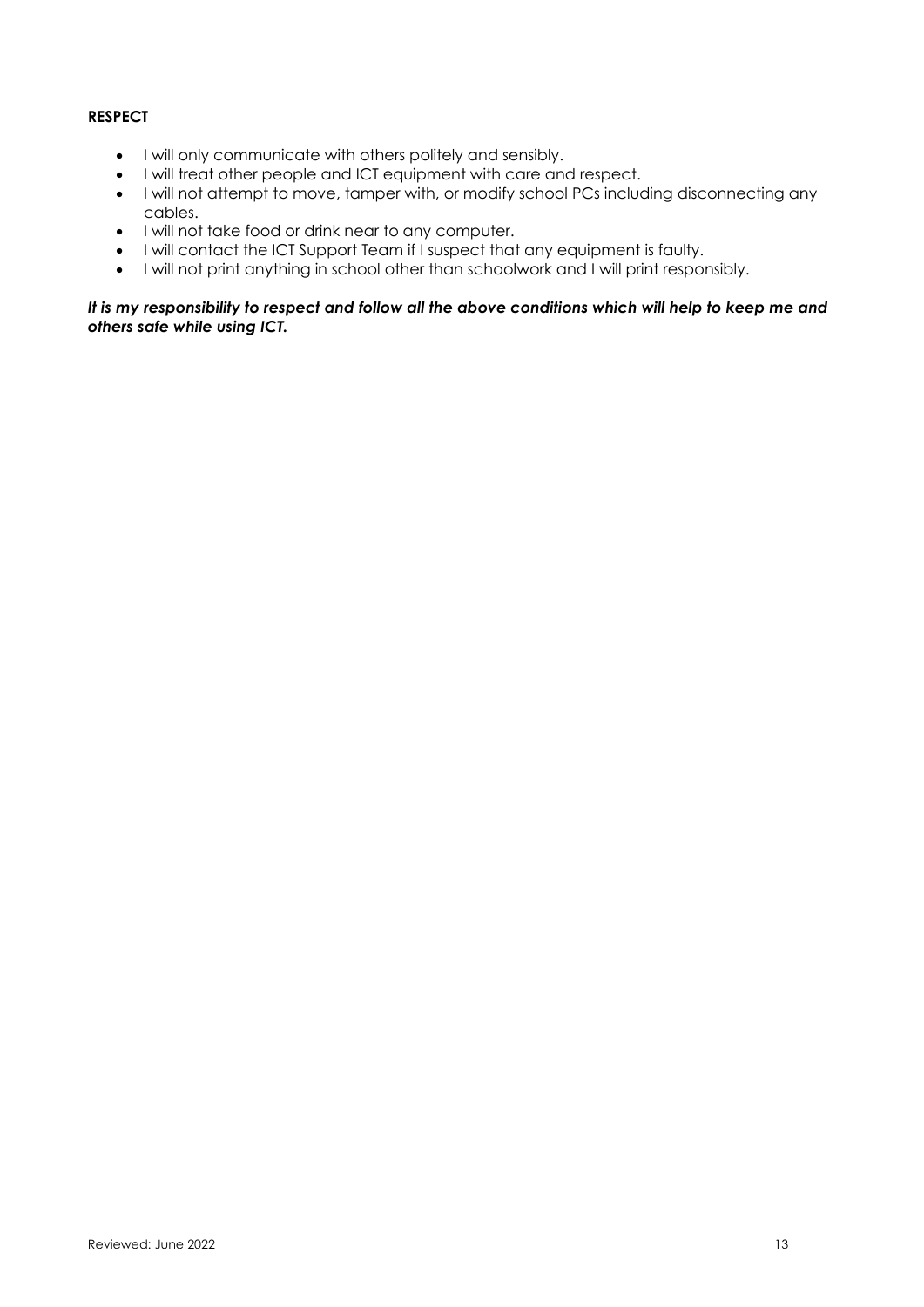### APPENDIX 3

#### ICT ACCEPTABLE USE AGREEMENT FOR STUDENTS – KS2

#### **Respect**

- When using ICT, I respect myself, others, and the equipment I use.
- This means I:
	- always ask permission before using ICT.
	- ask if I need help.
	- am careful with the equipment I use.
	- will tell an adult if something in school doesn't work properly.

#### **Online**

- I will always ask permission before using the Internet.
- I know that when I go online I will:
	- never deliberately search for something rude or violent.
	- always tell an adult if I see anything that makes me or my friends uncomfortable.
	- not believe everything I read on the Internet.
	- never open or download a file unless I know it is safe. If I'm not sure, I should ask an adult first.
	- respect copyright when using content from the Internet.

#### **Communication**

- When I communicate online using e-mail or social media, I communicate safely by:
	- always thinking and checking that what I write or post is kind, polite and respectful.
	- being kind to my friends and classmates and thinking about how the things I do or say online might make them feel.
	- not sending mean or bullying messages or forwarding them to other people.
	- speaking to an adult if someone is unkind to me or if I know someone else is upset or scared.
	- never talking to anyone I don't know.
	- telling an adult if someone asks to meet up with me in real life.

#### **Protect**

- I protect myself and others by being aware that my full name, photo, birthday, address and phone number is personal information and is not to be shared online.
- This means I:
	- stop to think about what I post or share online.
	- protect my friends' information in the same way.
	- protect my passwords and don't share them with anyone except my parent.
	- never answer auestions online that ask for my personal information.

#### At school we/I have:

- Discussed ways to be a safe, responsible, and ethical user of ICT at school, home and everywhere.
- Presented my ideas around the ways that I can be a smart, safe, responsible, and ethical user of ICT.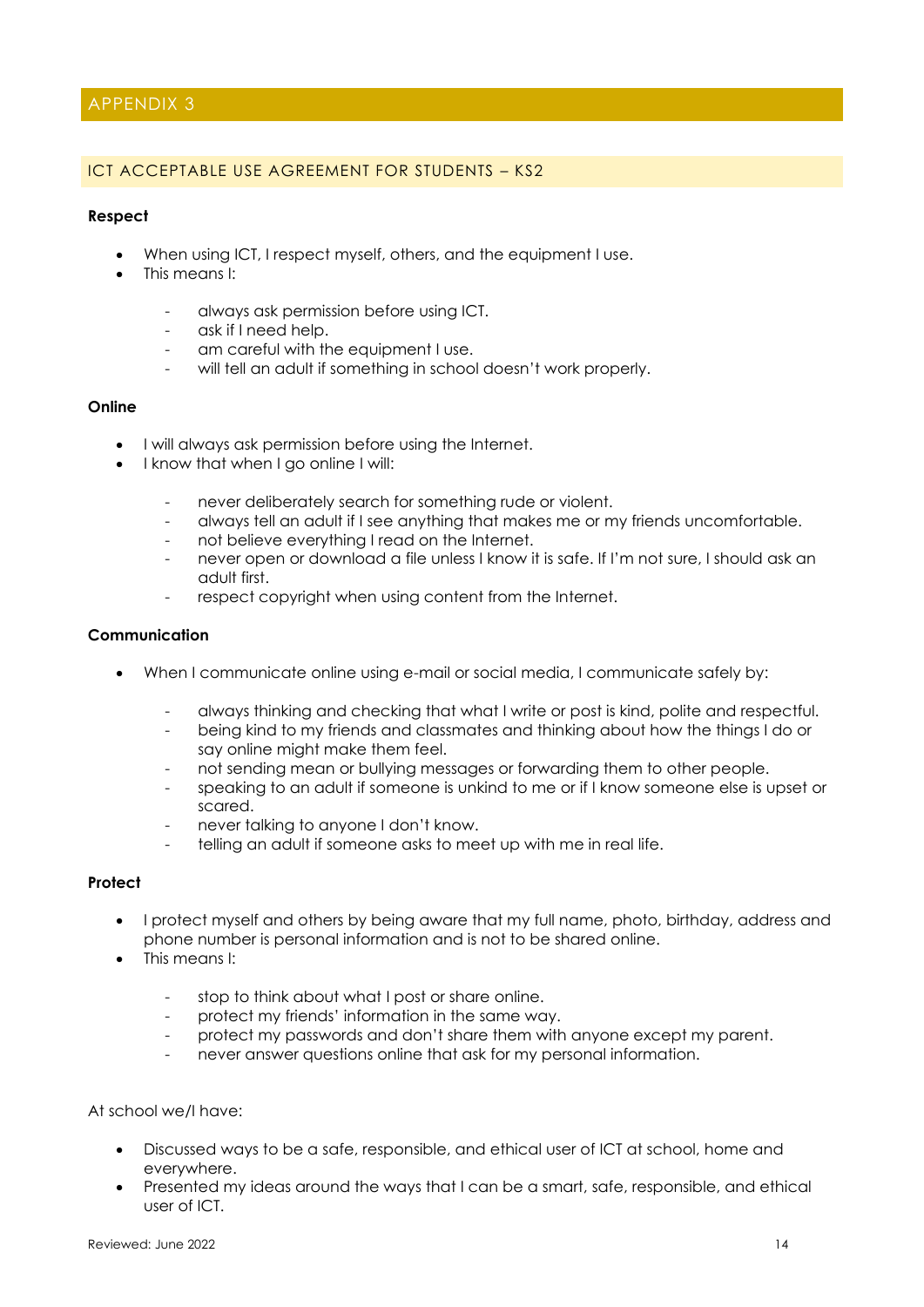### APPENDIX 4

#### ICT ACCEPTABLE USE AGREEMENT FOR STUDENTS – KS1, EYFS

### **Key stage 1**

- I will ask a teacher or adult if I want to use the computers or tablets.
- I will only use activities that an adult has allowed me to use.
- I will take care of computers, tablets, and any other ICT equipment.
- I will ask for help from an adult if I am not sure what to do or if I think I have done something wrong.
- I will tell an adult if I see something on screen that upsets me.
- I know that if I break the rules, I might not be allowed to use a computer or tablet.